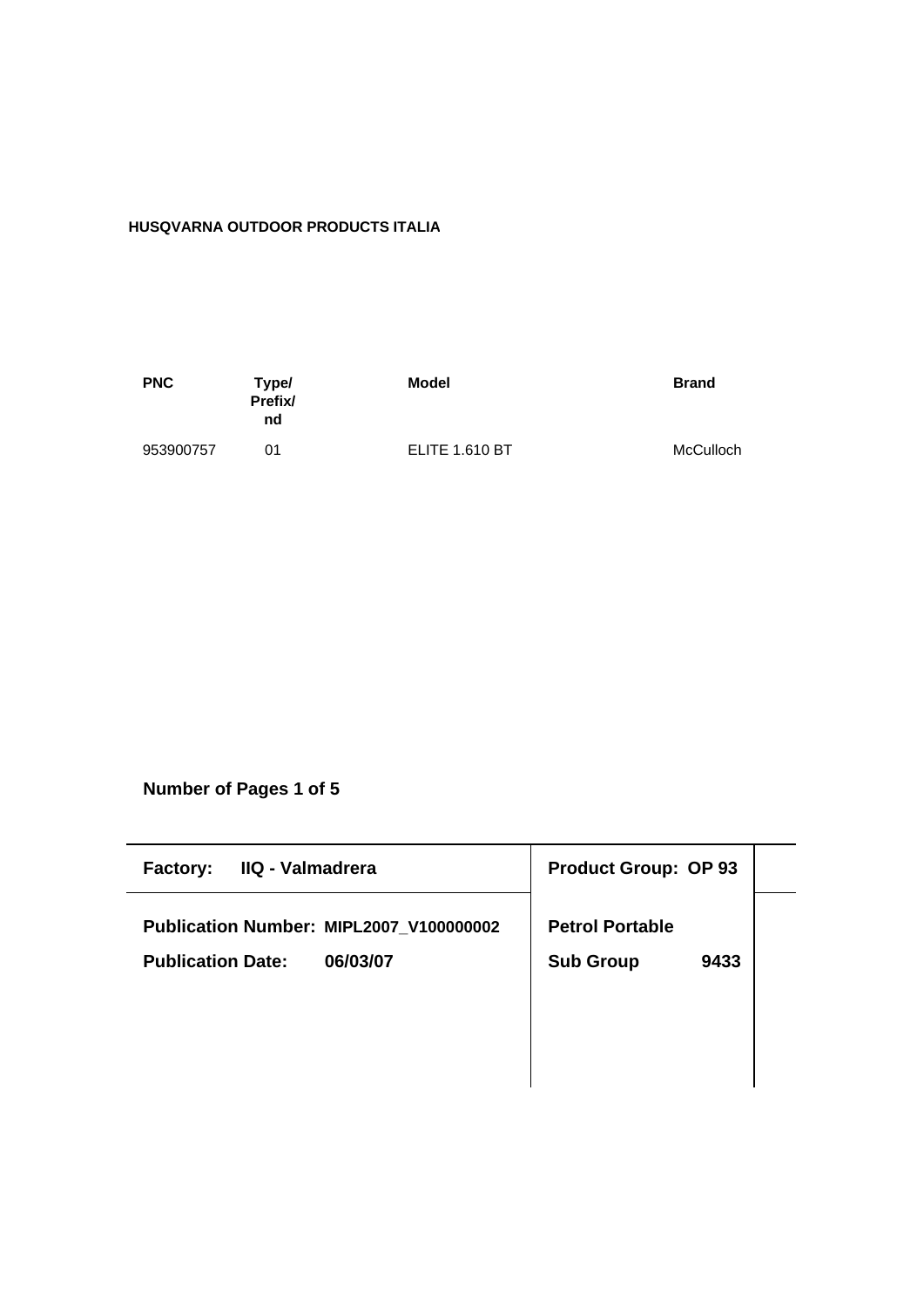## **HUSQVARNA OUTDOOR PRODUCTS ITALIA** Publication No: MIPL2007\_V100000002 Page: 2 of 5

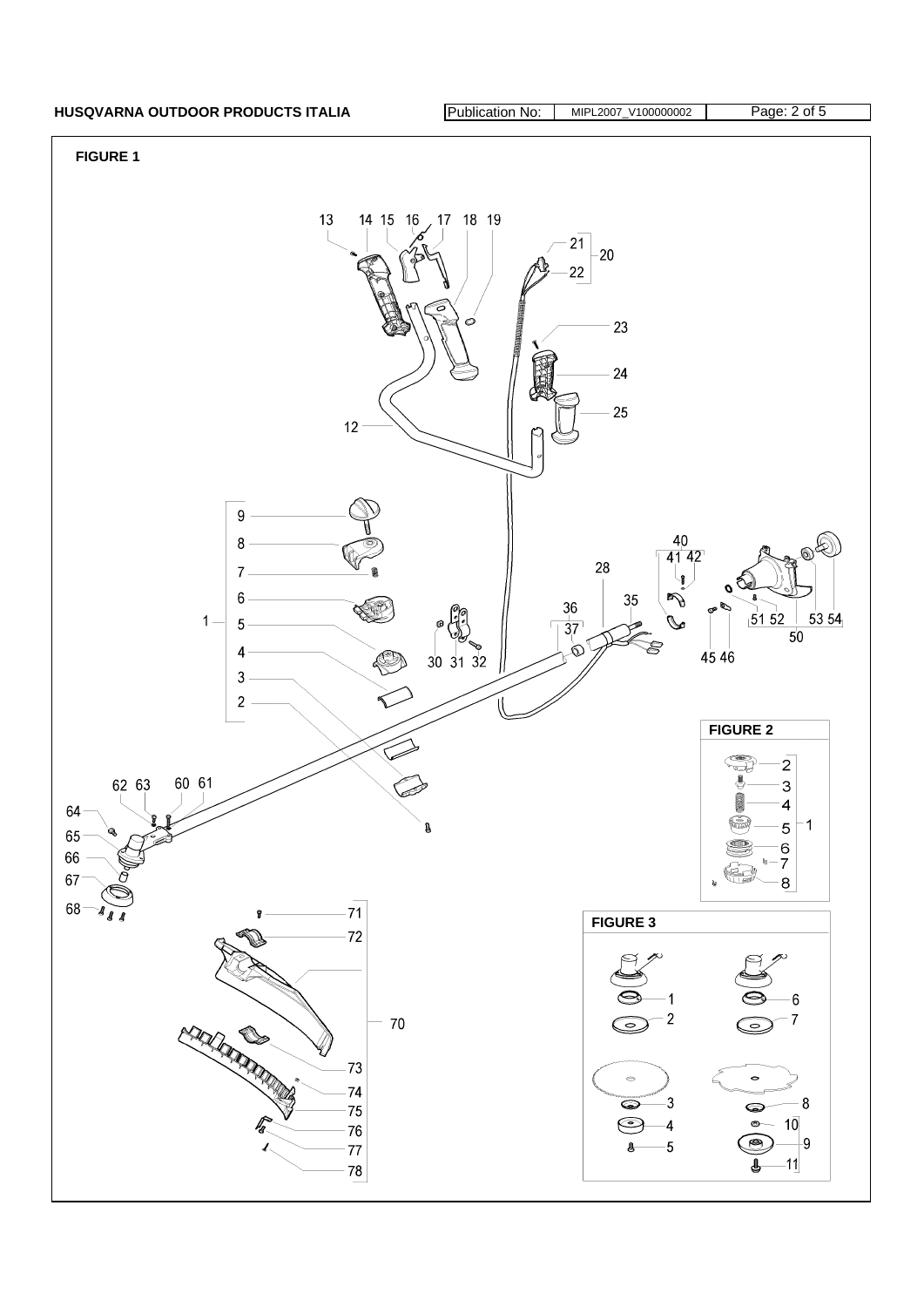### **HUSQVARNA OUTDOOR PRODUCTS ITALIA Publication No: Propriet No: Algorithment**

|   | Item           |           | <b>P/N McC</b> | P/N ELX         | Qty | <b>DESCRIPTION</b>          |   | Item           |           | <b>P/N McC</b> | P/N ELX         |              | Qty DESCRIPTION         |
|---|----------------|-----------|----------------|-----------------|-----|-----------------------------|---|----------------|-----------|----------------|-----------------|--------------|-------------------------|
|   |                |           |                |                 |     |                             |   |                |           |                |                 |              |                         |
|   |                |           |                | <b>FIGURE 1</b> |     |                             |   |                |           |                |                 |              |                         |
|   | 1              |           | 242902         | 538242902       | 1   | clamp assy                  | А | 70             |           | 248959         | 538248959       | 1            | d.25 safety guard ass'y |
|   | $\bf{2}$       | ٠         | 229077         | 538229077       | 2   | screw M5x18                 |   | 71             | $\bullet$ | 227563         | 538227563       | 2            | M5x16 screw             |
|   | 3              | $\bullet$ | 242900         | 538242900       | 1   | lower shaft clamp           |   | 72             | $\bullet$ | 242629         | 538242629       | 1            | upper clamp             |
|   | 4              | ٠         | 241684         | 538241684       | 2   | spacer                      |   | 73             | $\bullet$ | 242752         | 538242752       | 1            | lower clamp             |
|   | 5              | $\bullet$ | 243122         | 538243122       | 1   | upper shaft clamp           |   | 74             | $\bullet$ | 229208         | 538229208       | 2            | nut M5                  |
|   | 6              | $\bullet$ | 242897         | 538242897       | 1   | lower double handle clamp   |   | 75             | $\bullet$ | 242644         | 538242644       | 1            | string head guard       |
|   | $\overline{7}$ | $\bullet$ | 242901         | 538242901       | 1   | spring                      |   | 76             | $\bullet$ | 241973         | 538241973       | 1            | line cutter             |
|   | 8              | ٠         | 242898         | 538242898       | 1   | upper double handle clamp   |   | 77             | $\bullet$ | 227563         | 538227563       | 2            | M5x16 screw             |
|   | 9              | $\bullet$ | 242917         | 538242917       | 1   | knob + screw M8x65          |   | 78             | $\bullet$ | 240862         | 538240862       | $\mathbf{1}$ | screw 4x18              |
|   | 12             |           | 249249         | 538249249       | 1   | handle bar                  |   |                |           |                |                 |              |                         |
|   | 13             |           | 240862         | 538240862       | 3   | screw 4x18 - self threading |   |                |           |                |                 |              |                         |
|   | 14             |           | 242533         | 538242533       | 1   | right handle (right half)   |   |                |           |                |                 |              |                         |
|   | 15             |           | 242537         | 538242537       | 1   | throttle trigger            |   |                |           |                |                 |              |                         |
|   | 16             |           | 242540         | 538242540       | 1   | spring                      |   |                |           |                |                 |              |                         |
|   | 17             |           | 242538         | 538242538       | 1   | safety trigger              |   |                |           |                |                 |              |                         |
|   | 18             |           | 242534         | 538242534       | 1   | right handle (left half)    |   |                |           |                |                 |              |                         |
|   | 19             |           | 242648         | 538242648       | 1   | cap                         |   |                |           |                |                 |              |                         |
| C | 20             |           | 242607         | 538242607       | 1   | wires ass'y                 |   |                |           |                |                 |              |                         |
| C | 21             | ٠         | 242439         | 538242439       | 1   | switch                      |   |                |           |                |                 |              |                         |
| C | 22             | $\bullet$ | 243061         | 538243061       | 1   | throttle cable              |   |                |           |                | <b>FIGURE 2</b> |              |                         |
|   | 23             |           | 240862         | 538240862       | 2   | screw 4x18 - self threading |   | A 1            |           | 531025002      | 531025002       | $\mathbf{1}$ | P 35 trimmer head       |
|   | 24             |           | 242535         | 538242535       | 1   | left handle (right half)    |   | $\mathbf 2$    |           | 537421501      | 537421501       | 1            | body                    |
|   | 25             |           | 242536         | 538242536       | 1   | left handle (left half)     |   | 3              | $\bullet$ | 537427901      | 537427901       | 1            | adapter P35             |
|   | 28             |           | 229850         | 538229850       | 1   | cable retainer              | С | $\overline{4}$ | $\bullet$ | 537186001      | 537186001       | 1            | spring T35              |
|   | 30             |           | 228152         | 538228152       | 1   | harness ring ass'y          |   | C <sub>5</sub> | $\bullet$ | 537421801      | 537421801       | 1            | knob                    |
|   | 31             |           | 236642         | 538236642       | 1   | nut M6                      | С | 6              | $\bullet$ | 537421701      | 537421701       | 1            | spool (without line)    |
|   | 32             |           | 235911         | 538235911       | 1   | screw M6x12                 |   | C <sub>7</sub> | ٠         | 537419701      | 537419701       | 2            | bushing                 |
|   | 35             |           | 228109         | 538228109       | 1   | drive shaft                 |   | 8              | $\bullet$ | 537421601      | 537421601       | 1            | cover                   |
|   | 36             |           | 227233         | 538227233       | 1   | 25x1485 shaft               |   |                |           |                |                 |              |                         |
|   | 37             | $\bullet$ | 228192         | 538228192       | 5   | bushing ass'y               |   |                |           |                |                 |              |                         |
|   | 40             |           | 248805         | 538248805       | 1   | clamp assy                  |   |                |           |                |                 |              |                         |
|   | 41             | $\bullet$ | 248804         | 538248804       | 2   | screw M5x30                 |   |                |           |                |                 |              |                         |
|   | 42             | $\bullet$ | 236529         | 538236529       | 2   | grower d.5                  |   |                |           |                |                 |              |                         |
|   | 45             |           | 242174         | 538242174       | 4   | screw M5x20                 |   |                |           |                |                 |              |                         |
|   | 46             |           | 228139         | 538228139       | 1   | fast on                     |   |                |           |                | <b>FIGURE 3</b> |              |                         |
|   | 50             |           | 242624         | 538242624       | 1   | a/v mount assy              |   | A 1            |           | 242475         | 538242475       | 1            | flange                  |
|   | 51             | $\bullet$ | 236378         | 538236378       | 1   | seeger ring                 |   | A 2            |           | 241155         | 538241155       | 1            | grass shield            |
|   | 52             | $\bullet$ | 235802         | 538235802       | 1   | screw M5x14                 |   | A 3            |           | 229834         | 538229834       | 1            | flange                  |
|   | 53             | $\bullet$ | 235918         | 538235918       | 1   | bearing                     |   | A 4            |           | 236596         | 538236596       | 1            | cup                     |
|   | 54             | ٠         | 227284         | 538227284       | 1   | clutch drum                 |   | A 5            |           | 229842         | 538229842       | 1            | cup screw               |
|   | 60             |           | 235804         | 538235804       | 2   | M5x30 screw                 |   | A 6            |           | 242410         | 538242410       | 1            | flange                  |
|   | 61             |           | 236529         | 538236529       | 2   | grower d.5                  |   | A 7            |           | 241155         | 538241155       | 1            | grass shield            |
|   | 62             |           | 236529         | 538236529       | 1   | grower d.5                  |   | A 8            |           | 229834         | 538229834       | 1            | flange                  |
|   | 63             |           | 236381         | 538236381       | 1   | M5x10 screw                 |   | A 9            |           | 240809         | 538040809       | 1            | idle cup                |
|   | 64             |           | 240151         | 538240151       | 1   | screw M8x10                 |   | 10             | ٠         | 240807         | 538240807       | 1            | spacer                  |
|   | 65             |           | 241426         | 538241426       | 1   | gear box ass'y              |   | A 11           | ٠         | 240806         | 538240806       | 1            | idle cup screw          |
|   | 66             |           | 247272         | 538247272       | 1   | spacer                      |   |                |           |                |                 |              |                         |
|   | B 67           |           | 240767         | 538240767       | 1   | flange guard                |   |                |           |                |                 |              |                         |
|   | 68             |           | 240688         | 538240688       | 3   | screw/washer                |   |                |           |                |                 |              |                         |

|   | ation No: |   |                | MIPL2007 V100000002 |     | Page: 3 of 5            |  |
|---|-----------|---|----------------|---------------------|-----|-------------------------|--|
|   | Item      |   | <b>P/N McC</b> | <b>P/N ELX</b>      | Qtv | <b>DESCRIPTION</b>      |  |
|   |           |   |                |                     |     |                         |  |
| А | 70        |   | 248959         | 538248959           | 1   | d.25 safety guard ass'y |  |
|   | 71        |   | 227563         | 538227563           | 2   | M5x16 screw             |  |
|   | 72        | ٠ | 242629         | 538242629           | 1   | upper clamp             |  |
|   | 73        | ٠ | 242752         | 538242752           | 1   | lower clamp             |  |
|   | 74        |   | 229208         | 538229208           | 2   | nut M <sub>5</sub>      |  |
|   | 75        | ٠ | 242644         | 538242644           | 1   | string head quard       |  |
|   | 76        |   | 241973         | 538241973           | 1   | line cutter             |  |
|   | 77        |   | 227563         | 538227563           | 2   | M5x16 screw             |  |
|   | 78        |   | 240862         | 538240862           | 1   | screw 4x18              |  |
|   |           |   |                |                     |     |                         |  |

|       |              |   |           | <b>FIGURE 2</b> |   |                      |
|-------|--------------|---|-----------|-----------------|---|----------------------|
| A 1   |              |   | 531025002 | 531025002       | 1 | P 35 trimmer head    |
|       | $\mathbf{2}$ | ٠ | 537421501 | 537421501       | 1 | body                 |
|       | 3            | ٠ | 537427901 | 537427901       | 1 | adapter P35          |
| $C_4$ |              | ٠ | 537186001 | 537186001       | 1 | spring T35           |
| C 5   |              | ٠ | 537421801 | 537421801       | 1 | knob                 |
|       | C 6          | ٠ | 537421701 | 537421701       |   | spool (without line) |
| C 7   |              | ٠ | 537419701 | 537419701       | 2 | bushing              |
|       | 8            | ٠ | 537421601 | 537421601       |   | cover                |

|     | <b>FIGURE 3</b> |           |        |           |   |                |  |  |  |  |  |
|-----|-----------------|-----------|--------|-----------|---|----------------|--|--|--|--|--|
| A 1 |                 |           | 242475 | 538242475 | 1 | flange         |  |  |  |  |  |
| A 2 |                 |           | 241155 | 538241155 | 1 | grass shield   |  |  |  |  |  |
| A 3 |                 |           | 229834 | 538229834 | 1 | flange         |  |  |  |  |  |
| A 4 |                 |           | 236596 | 538236596 | 1 | cup            |  |  |  |  |  |
| A 5 |                 |           | 229842 | 538229842 | 1 | cup screw      |  |  |  |  |  |
| A 6 |                 |           | 242410 | 538242410 | 1 | flange         |  |  |  |  |  |
| A 7 |                 |           | 241155 | 538241155 | 1 | grass shield   |  |  |  |  |  |
| A 8 |                 |           | 229834 | 538229834 | 1 | flange         |  |  |  |  |  |
| A 9 |                 |           | 240809 | 538040809 | 1 | idle cup       |  |  |  |  |  |
|     | 10              | $\bullet$ | 240807 | 538240807 | 1 | spacer         |  |  |  |  |  |
| А   | 11              |           | 240806 | 538240806 | 1 | idle cup screw |  |  |  |  |  |

A=ALTA ROTAZIONE A=HIGH MOVING A=HAUTE DEMANDE A=GROBE NACHFRAGE B=MEDIA ROTAZIONE B=MEDIUM MOVING B=MOYENNE DEMANDE B=MITTELMAESSIGE C=ALTA ROTAZIONE C=SLOW MOVING C=BASSE DEMANDE C=WENIGE NACHFRAGE NUOVI CODICI NEW P. NUMBERS NOUVELLES REFERENCES NEU CODEX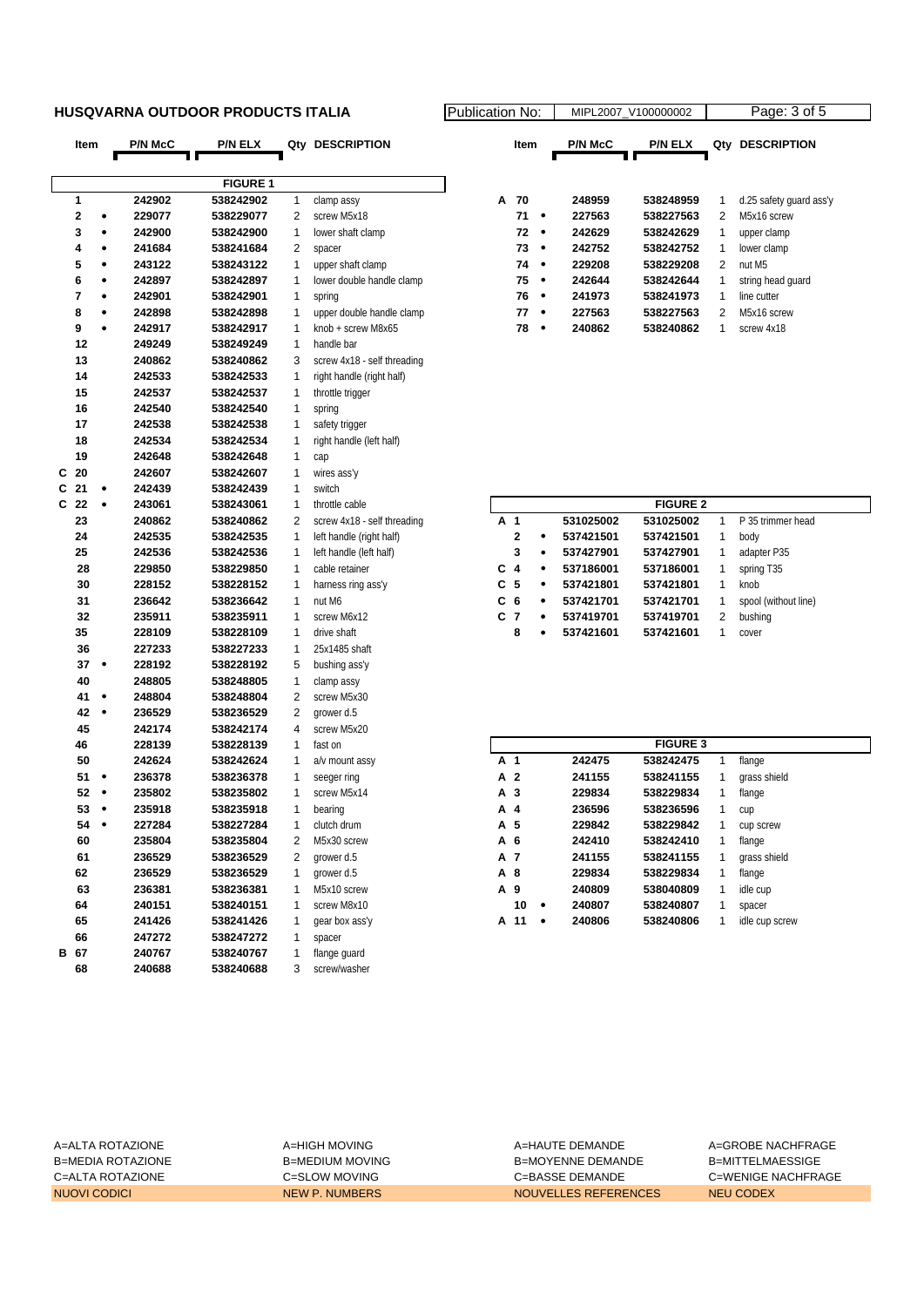HUSQVARNA OUTDOOR PRODUCTS ITALIA **Publication No: MIPL2007\_V100000002** Page: 4 of 5